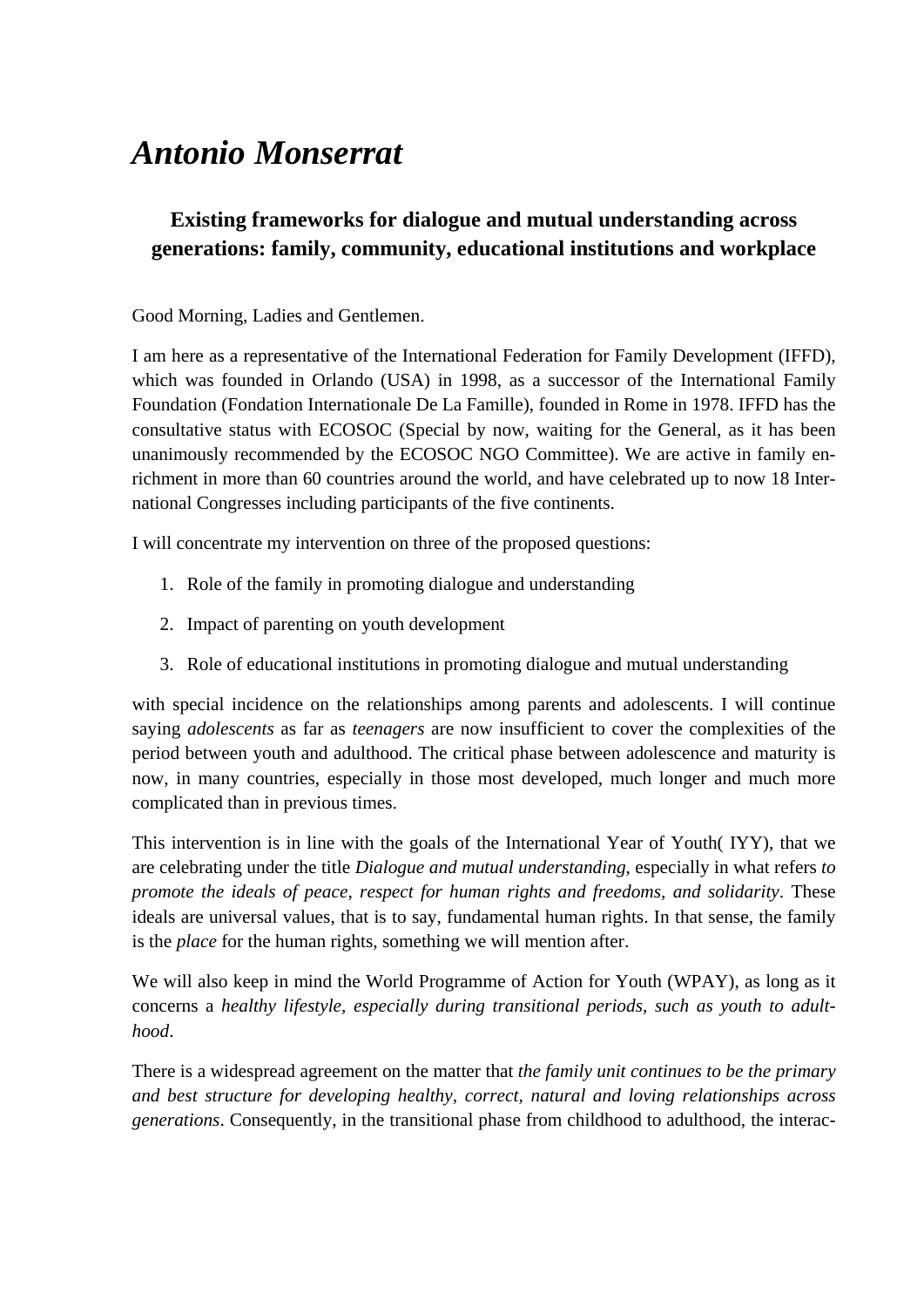tion within the family structure is particularly important. When young people are growing up, they generally take over the cultural norms and values of their parents and grandparents, and project them onto the outside world. Therefore, the family atmosphere is of particular importance in the socialization process of the young people, affecting the well being of the entire society.

The family is also the place where Human Rights are taught and transmitted.

Article 1 of the Universal Declaration of Human Rights states that "All human beings are born free and equal in dignity and rights".

Who is not capable of seeing that this statement is especially true in families where children, siblings, grandchildren... are born and remain free and equal in dignity and rights just because they are human beings and they live in a community characterized by love and respect? What child is not considered as custodian and holder of fundamental rights since the very moment his or her conception is known by their parents, mother and father? What brother or sister does not see his brothers and sisters as equals, equally loved by their parents?

In particular, in the family, fundamental human values of life, marriage, freedom of religion and education are lived the best friendly way possible, —"*user–friendly"* we could say in terms of current technology—.

In this environment of love, dignity and joy (we refer to ordinary families, not to not– structured families) the human being learns to recognize, enjoy and be able to transmit through his or her own family, the human rights.

The United Nations on the occasion of the declaration of 1994 as International Year of the Family, in a very important document that in my opinion has not been sufficiently developed yet, announced the programme for the mentioned International Year of the Family, and under the slogan "Families as agents for the protection of human values, cultural identity and historical continuity," recognized that "families are important vehicles for the preservation and transmission of cultural values." It also proclaimed that "families offer valuable influence for crime and delinquency prevention" and, in conclusion, that "family keeps on being a primary source and conduit for the transmission of values, culture and information, particularly to children and young people".

After these important statements, the UN document also recognized, although without having had excessive practical consequences so far, that "family should therefore be supported and encouraged to fulfill these important tasks for the benefit of all society".

However, it is also clear that there is a conviction, no less generalized, regarding the sometimes extreme difficulties experienced in the communication between parents and adolescents, which frequently is not just difficult, but non–existent. Rather than "*dialogue and mutual un-*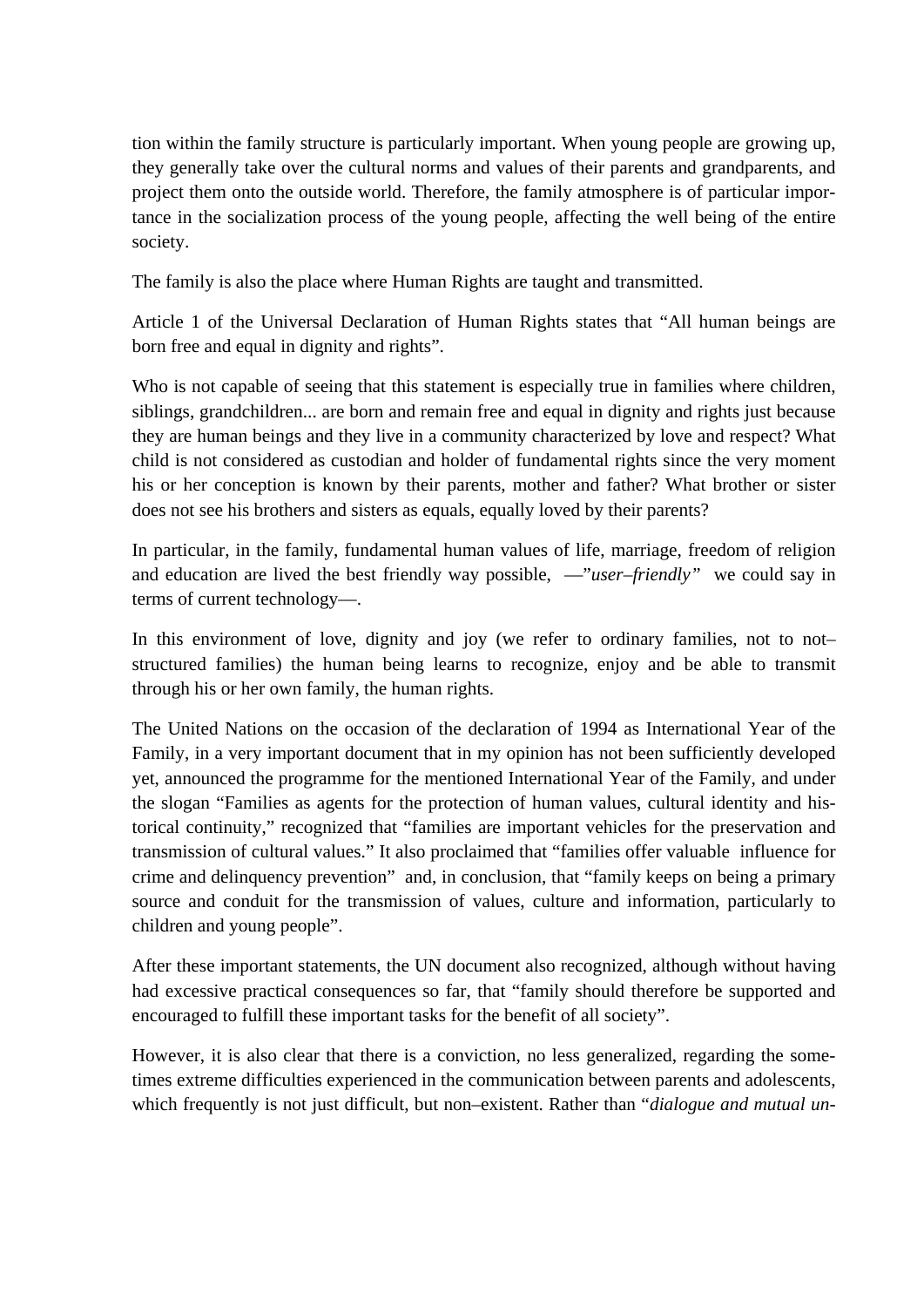*derstanding across generations*", it would be more appropriate, in these cases to talk about an "*intergenerational void between parents and teenagers*".

In this speech, I will analyze and suggest possible solutions to this grave problem.Personally, I believe that, first and foremost, it is vital that adults – particularly parents, but also educators, teachers, politicians, police men and women, etc – have a clear understanding of what adolescence is, and what it means. Secondly, we will look at active and passive communication techniques for adolescents. And lastly, I will make some recommendations, in response to the request by the organizers of this conference "*to provide policy recommendations*" given that "*an emphasis will be placed on policy actions, whether at the local, national, regional or international levels"*.

#### **Child rearing challenges in adolescence**

#### *The initial surprise*

Normally, adolescence starts abruptly – at least for the parents. Their previously polite, obedient and well–behaved child suddenly adopts a clearly *rebellious* attitude.

This is the beginning of a long process which will last at least several years, or, in some cases, a whole lifetime: affective immaturity can even give rise to certain legal causes for marriage annulment, or continued professional and/or emotional instability, including problems with drugs, gambling, alcohol, etc.

#### *Some basic concepts*

#### **Adolescence is a completely normal and necessary period of time**:

Whereas infancy is a period of organization,

adolescence is a period of disorganization,

and adulthood a period of reorganization.

We have to be prepared: **it's going to happen whether we like it or not!**

It's even been said, quite graphically, that a teenager who doesn't *act* like a schizophrenic, *is* a schizophrenic.

#### **So, what is adolescence exactly?**

Adolescence is a period which is characterized by **instability** – particularly emotional – and **constant conflict**, primarily between the teenager and him or herself, but also with the envi-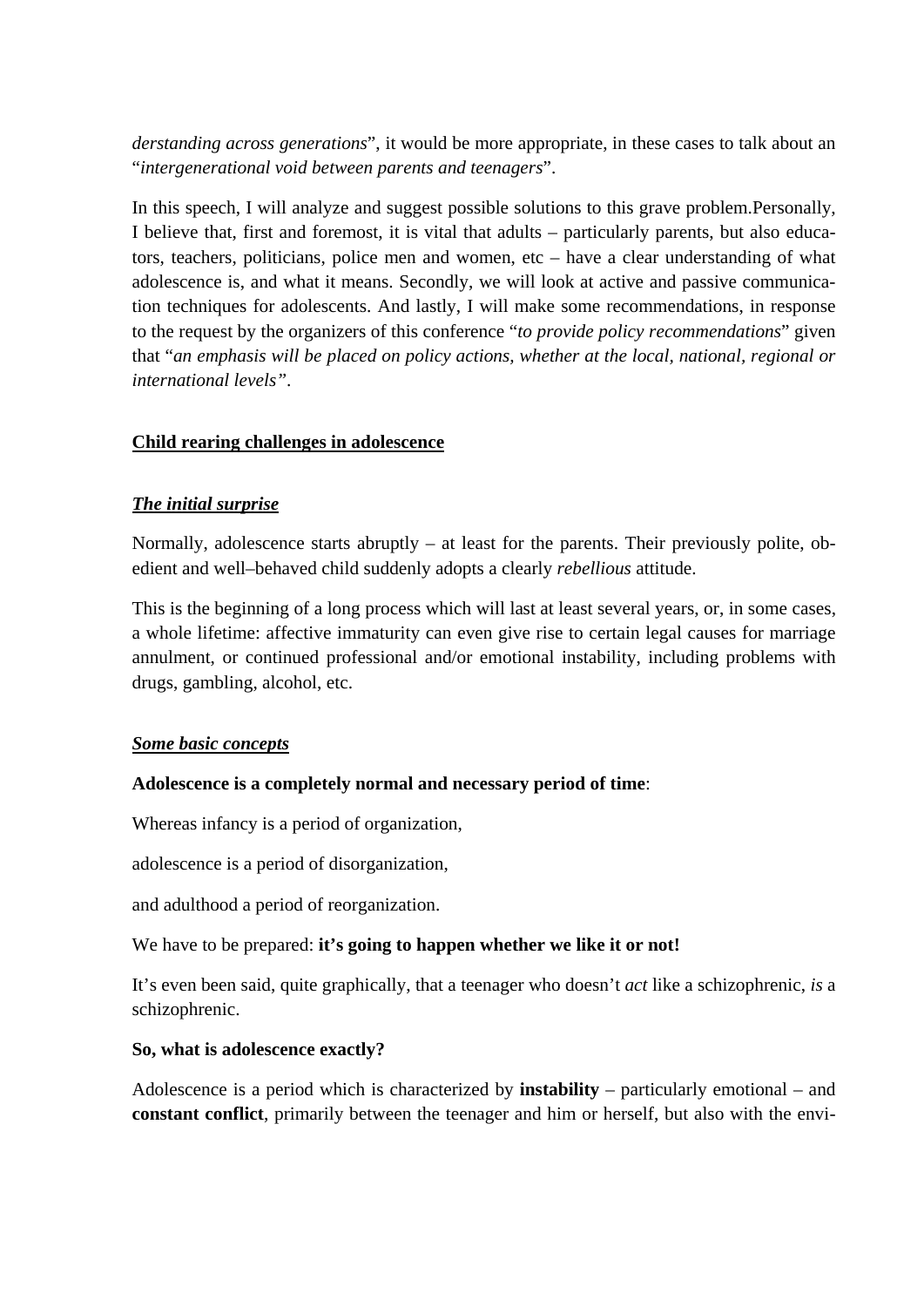ronment that they have been surrounded by until then. The conflict may particularly be with the parents, but can also extend to school, religious and political beliefs, etc. Up until this point, the young person has been subject to the influences of parents and educators without questioning them too much. However, as man is a rational and free being, he must adopt the convictions and attitudes which will shape his life in his own way. This is the origin of the apparent *rebellion* which characterizes this whole period.

The task faced by the adolescent is not an easy one. **They make their loved ones and the people around them suffer, but they also have a very hard time themselves**. Furthermore, today's society is even more complex, more changeable, more insecure, more confused, more manipulative… But it's also freer and more informed, it provides more opportunities, and we are more aware of injustices.

At this point, it's not even a question of "generational conflict", but rather "parallel worlds":

The *young person's* world, with its corresponding values, vocabulary, nocturnal schedules, fashions, motorbikes, piercings, etc.

And, on the other hand, the *adult* world with its social conventions, vocabulary, values, songs, music, cars, etc.

# **Adolescents don't know what they want; they only know what they think they** *don't* **want.**

**Lack of sense of reality**: Another typical characteristic of the adolescent is the lack of realism. **They have no sense of time, for example**. They feel that everything they need or want is *really urgent*. However, they keep putting off dealing with things that they don't feel like doing; for example, they think they've got all the time in the world to study a subject that doesn't interest them, even if the exam is right around the corner.

In short, adolescence is a period of *crisis*. However, a "crisis" doesn't necessarily have to be negative. Its definition, according to the Oxford English Dictionary, is:

"A turning point in the progress of anything; also, a state of affairs in which a decisive change for better or worse is imminent".

#### **The rules of the game**

**1.** As we saw earlier, **we need to be prepared**: this is something that is going to happen whether we like it or not.

**2.** The most important thing is to **stay calm**.

**3.** It's also possible that this period **lasts quite a lot longer than we expected or imagined**.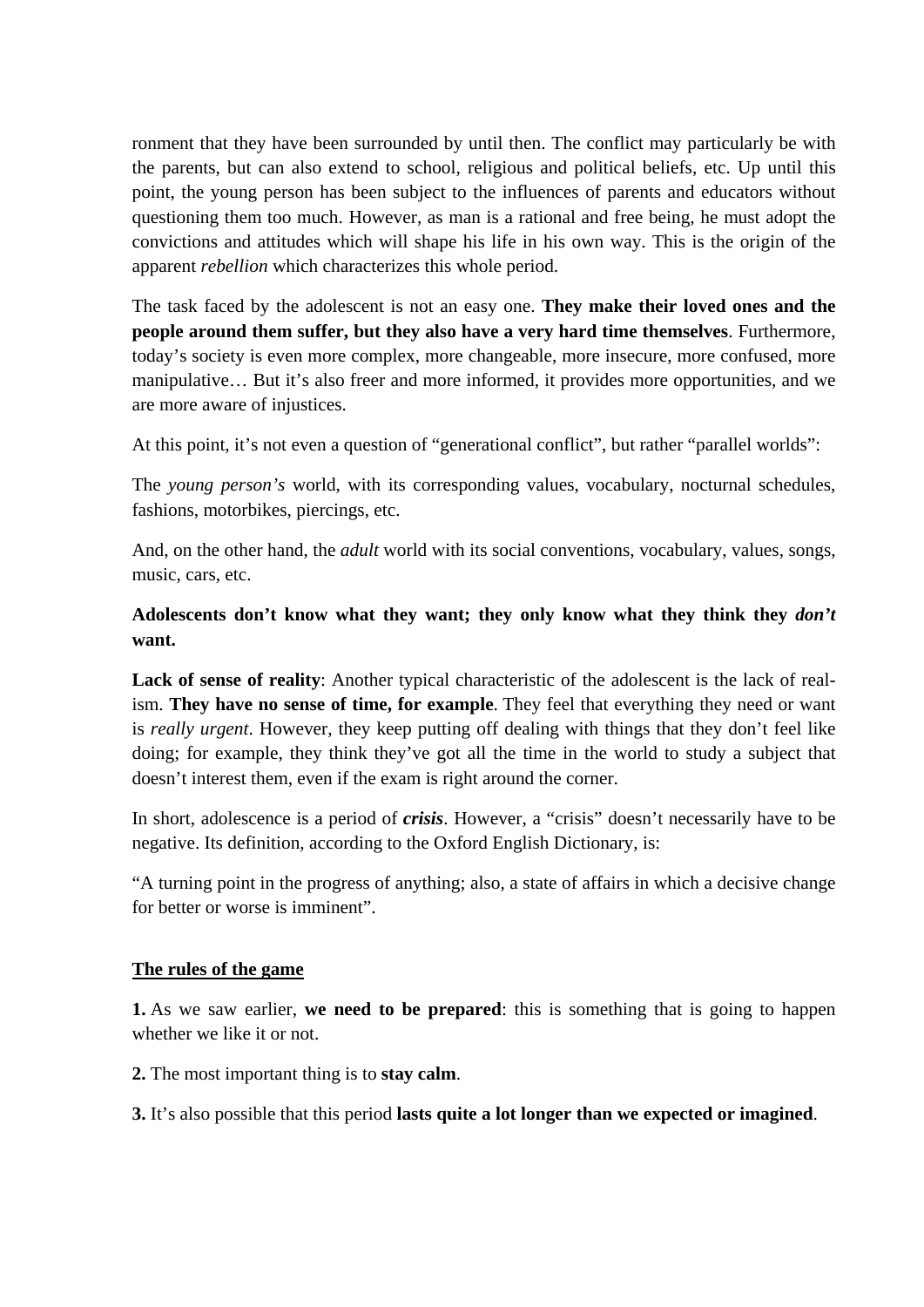**4.** We have to establish **some ground rules that should be few, but firm**. Here, the principle "*non multa, sed multum*", which also applies to knowledge, is relevant. Basically, it means that it's quality not quantity that counts. Or, in other words, we should try to achieve a lot with only a few rules. Obviously, it's important to avoid arbitrariness. Teenagers are very sensitive to injustice, not to mention incoherence. "Don't shout", says the parent to the teenager, invariably shouting themselves; "Don't be lazy", while the parents themselves are wasting time; "You need to study", as the parents sit around watching television; etc.

**5. Respect their privacy**. We must be demanding of adolescents, whilst respecting their privacy at all times. It goes without saying that we should never go through their drawers, or read their diary, etc. Parents need to learn to control their own curiosity.

**6. Respect their freedom.** The aim of education is to achieve freedom. Everything we do for our children is covered by one of these three stages: **GIVE THEM LIFE, TEACH THEM HOW TO LIVE, and LET THEM LIVE THEIR OWN LIFE**.

**7.** It's important to remember that, despite appearances, **adolescents** *do* **progress** and we need to try not to be overly affected by apparent setbacks. The education and progress of the personality develop in a *spiral* which means that even if the teenager is at the bottom of a loop, they are still progressing.

**8.** We have to be **optimists**; in fact, parents and educators have to be blind optimists, but we shouldn't forget that, *"in this field, good intentions and love itself aren't enough. Parents and educators need to acquire certain knowledge and skills (or "savoir faire")".* [1].

General principles which can help us to get through this stage include:

**Accepting that adolescents are the way they are**, with all their good and bad points. All parents, particularly mothers, get carried away imagining their child's future: they imagine a profession, an "ideal" boyfriend or girlfriend, etc. However, these images of are frequently contradicted by reality; we have to accept this reality and adapt ourselves to it.

We have to accept our children the way they are and appreciate them despite any "defects" they may have. The following **errors** are very common:

**– Wanting our children to achieve more than we did** 

**– Wanting our children to achieve what we couldn't** 

**– Wanting our children to be the same as us** 

**Respecting their freedom**: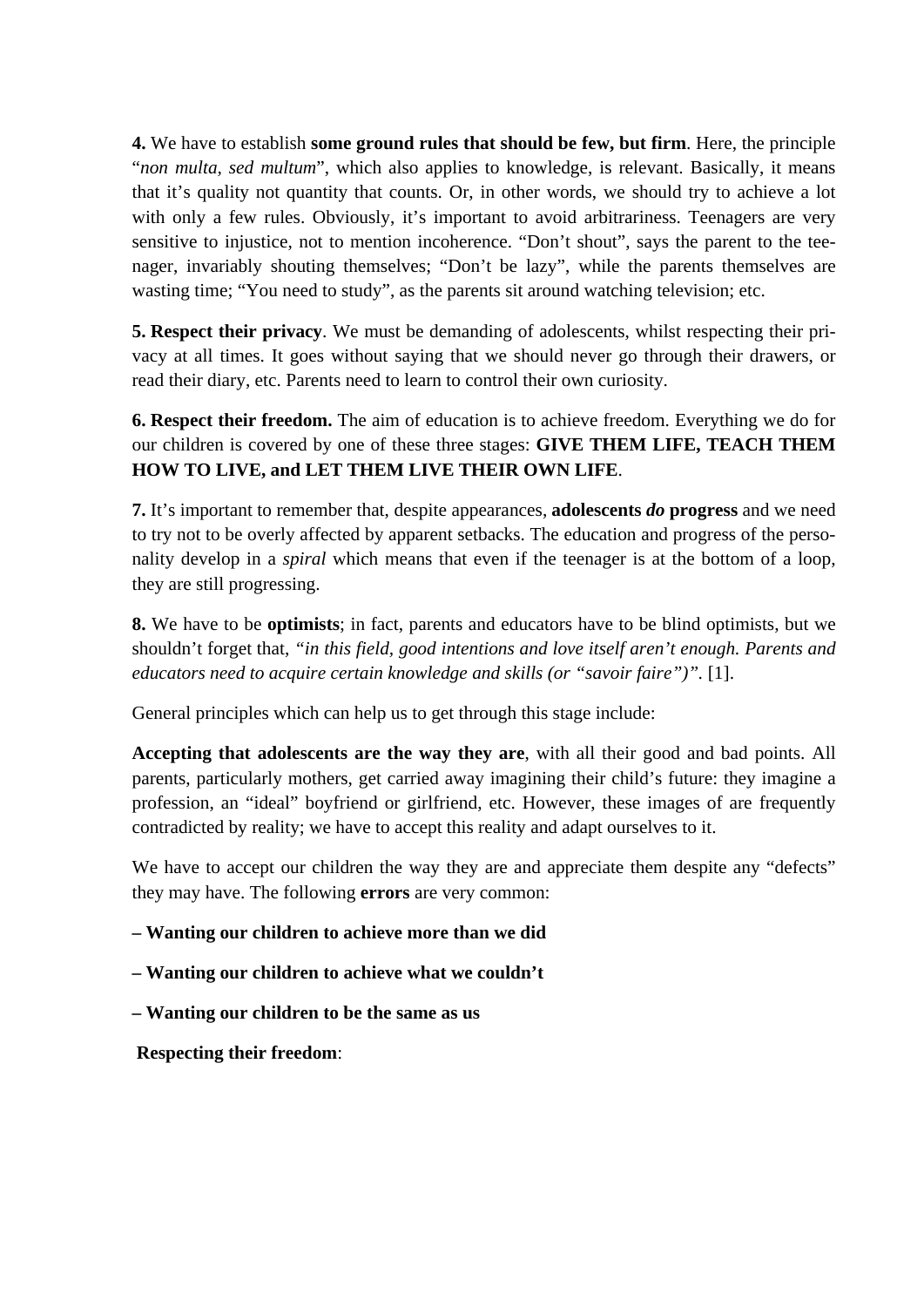In this respect, there are **two extremes: excessive permissiveness and authoritarianism.**

**Excessive permissiveness** stems from the concept that children are good by nature, and we should let them follow all their desires, instincts and leanings, and that it is society, with all its rules, that makes them bad. This is exactly what ROUSSEAU said, but by doing so we effectively produce *good savages*.

The other extreme is **authoritarianism**. Giving orders for the sake of it, without giving reasons or explanations… "Because I'm your father", "Because I say so", etc.

# **The first option, permissiveness, destroys responsibility; the second, authoritarianism, destroys freedom.**

These days, there is another, very negative, factor which exacerbates the innate difficulties of adolescence. This is the "**ideologies**", or their remains, which corrupt the sense of freedom. We don't have time to go into detail on this point right now, so we'll just make a note of it.

Typical reactions include: "A normal process, with few results."

What are the most common reactions from parents faced with the *offensives* of their adolescent children? GINOTT, quoted by Ana María Navarro [2], describes them as:

"First of all, severe; if this fails, they turn friendly; when that doesn't work, they try to reason; and then, feeling ridiculous, they try correction; and, finally, end up going back to threats and punishment."

In other words, the cycle is:

**Severe**

**Friendly**

**Reasoning**

**Corrective**

**Threatening**

**Punishing**

**Friendly**

#### **And so on…**

As you can see, this is a perfect example of a vicious circle, completely frustrating and, above all, totally useless, if not counterproductive.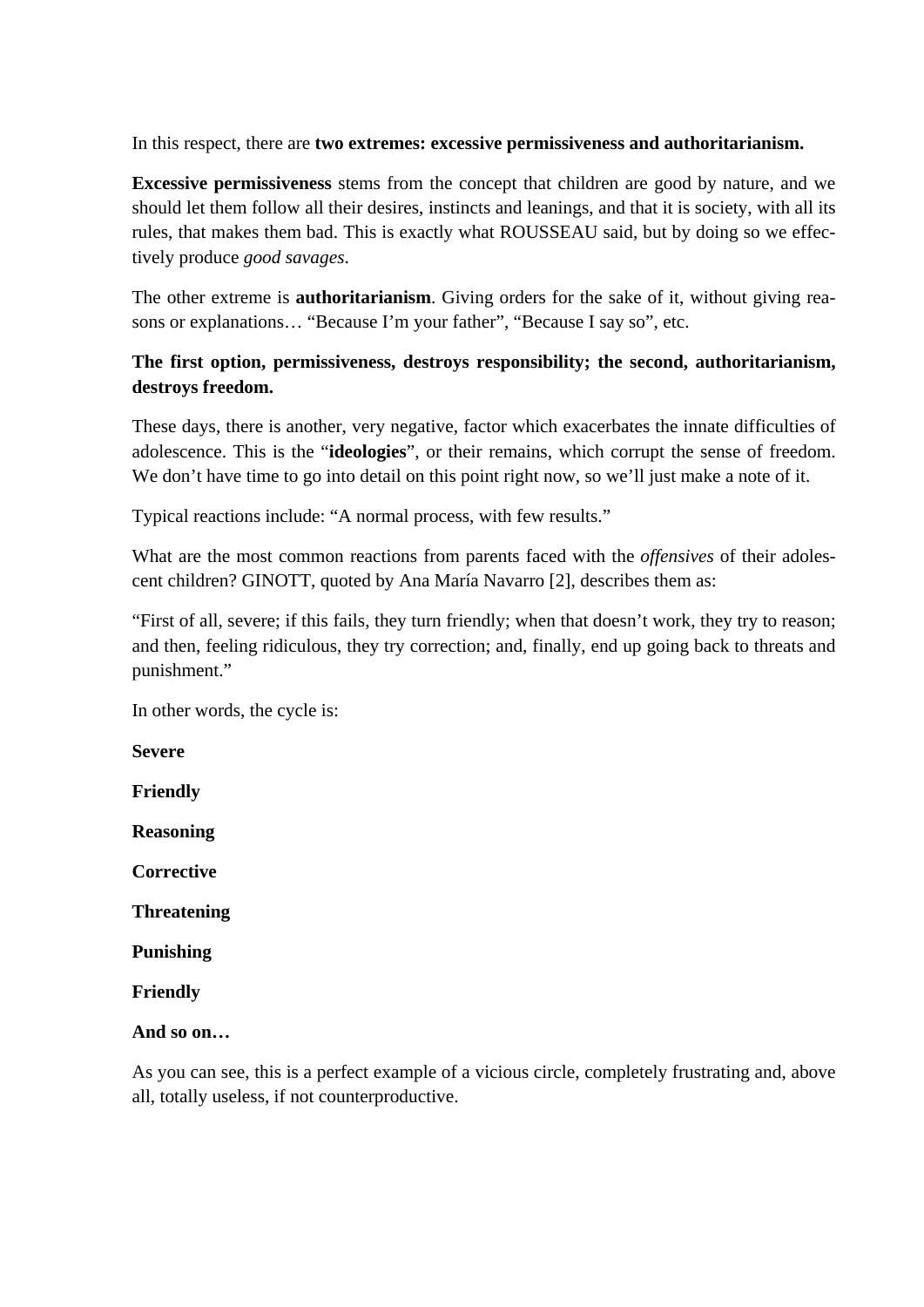#### **What we do… And what we should do**

**Are parents also schizophrenic?** We've talked about the schizophrenia of adolescents, but we mustn't forget that parents can also be schizophrenic. We sometimes see parents who are *completely authoritarian* regarding things like studying (and particularly school results), profession, clothing, the choice of boyfriend or girlfriend, etc, yet are *completely permissive or guiltily ignorant* when it comes to reading matter, excursions, travel, study trips abroad, going out at night, alcohol, cannabis, etc.

**Are we** *realists***?** Parents also have to be *realists*. When a child isn't as smart, or as hard– working, or as good as the parents hoped or dreamed, it's time to be realistic and adjust the goals that have been set so that the child can achieve them. This is especially important when it comes to matters such as **love** ("I wish he or she had fallen in love with X or Y") and **professional career**: University, professional training, etc. This is particularly important in the case of parents who shine professionally. They need to be **humble**, and learn to love and accept their child just the way they are, above all, never showing their disappointment, humiliating their child, giving up on them or ignoring them.

**Overprotection is a very common – and very dangerous – defect.** Overprotection, in the short term, avoids problems with the child or adolescent; however, in the medium and, above all, long term, this can create problems that will be very difficult to resolve later on: shyness, withdrawal, complexes, selfishness, inability to relate to people of the opposite sex, or, at the opposite extreme, rebellion, bad manners, verbal and physical violence and even, in some cases, leaving home.

#### **Use your sense of humor**

Teenagers are extremely sensitive to ridicule and they detect it immediately. For this reason, it's important to see the funny side of the matter in hand, as long as it's the right moment. The following – real – conversation between mother and daughter illustrates this:

- "– I want you to accept me for who I am.
- So who are you then, darling? If you don't know, how am I supposed to?

#### **The "Don't" method of child rearing**

Many parents base their method of child rearing on the adverb "**Don't**": Don't do this, don't do that, don't get earrings, don't get a piercing, don't have long hair, don't be late, etc. On this matter, Miralbell says: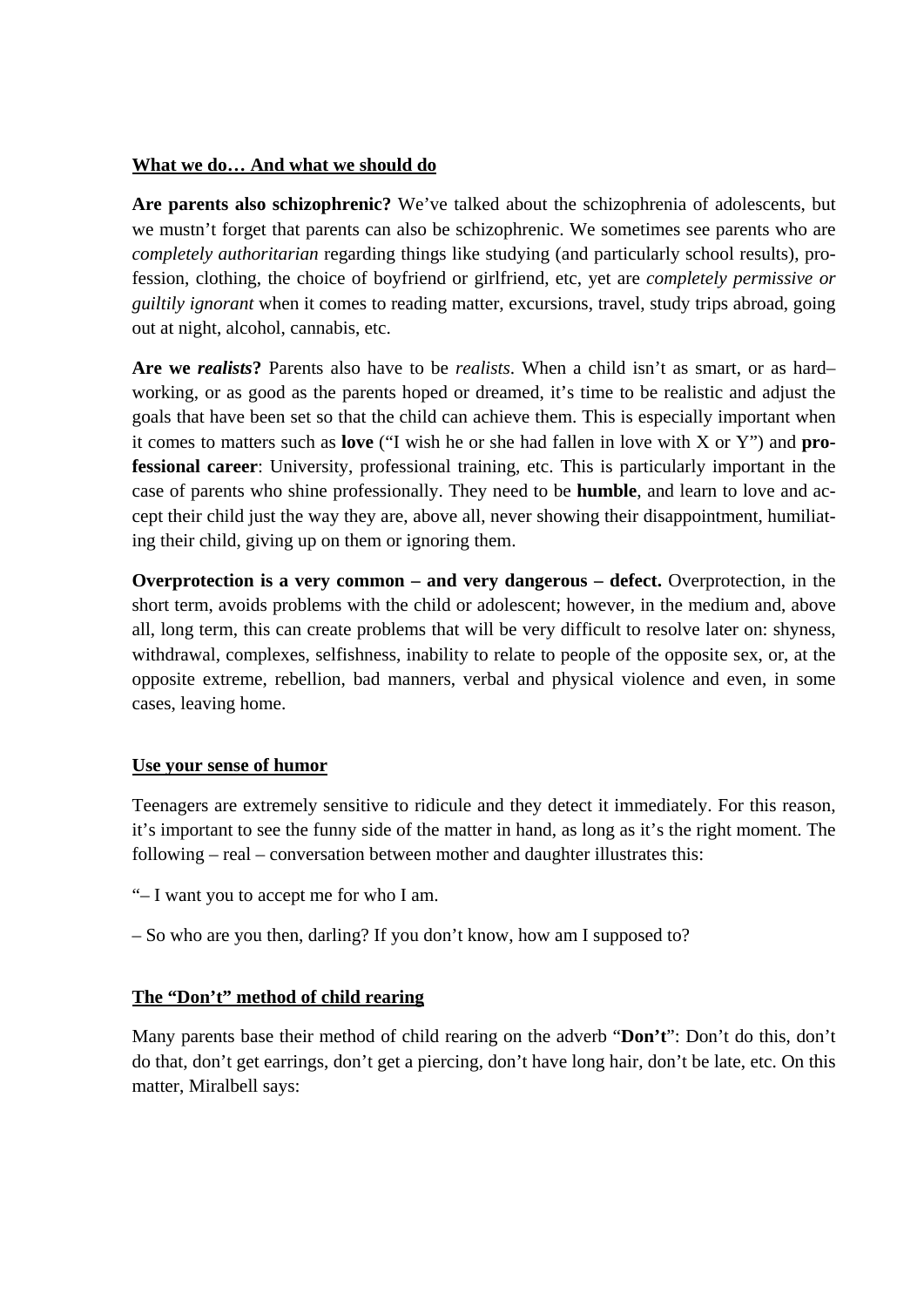"How effective can an child rearing method based on "Don't" and "No" be for adolescents when **their heart is begging them for "Yes's"**? What a bitter contrast for many teenagers to hear only "Don't" and "No" at home when in other, often more undesirable, places people are stimulating their hopes and dreams, their desire to deliver and their minor vanities!" [3].

#### **Educational aims: "Educate for freedom"**

What is the objective of the education we give our children? Frequently – particularly these days – it is the parents who, either consciously or unconsciously, decide the future that they and their children will fight to achieve: the *social and economic position*, the *prestige*, the *money*, and it is all too common that genuine transcendental human values – happiness, responsibility, emotional well–being, generosity, etc – are forgotten. What we are actually doing is confusing *personality* – which is an attribute of our 'being' – with *money*, *fame* or *prestige* – which are attributes of what we have or what we do. And our children see this perfectly.

#### **Some important issues:**

I'm sure you will all agree that adolescence is a very broad subject matter, so we are going to focus on a few points of particular relevance:

#### "**Everyone else does it**":

We all know that this is one of the teenager's favorite arguments. It has different variations:

- a) "*Everyone else has one."*
- b) *"Everyone else wears them."*
- c) *"Everyone else is allowed to."*
- d) *"You're so old–fashioned. You're completely out of touch."*

e) *"But Sally's mum let's her." (Always using the friend with the strictest, most old–fashioned parents as an example.)*

What can we do when faced with this atomic argument?

The fact that everyone does something can only be a justification for good or neutral behavior, never for bad.

It is very likely that Sally's mother is listening to the exact same argument, but this time it's you who's the parent being used as an example. Watch out for teenage conspiracies – they're masters in this area!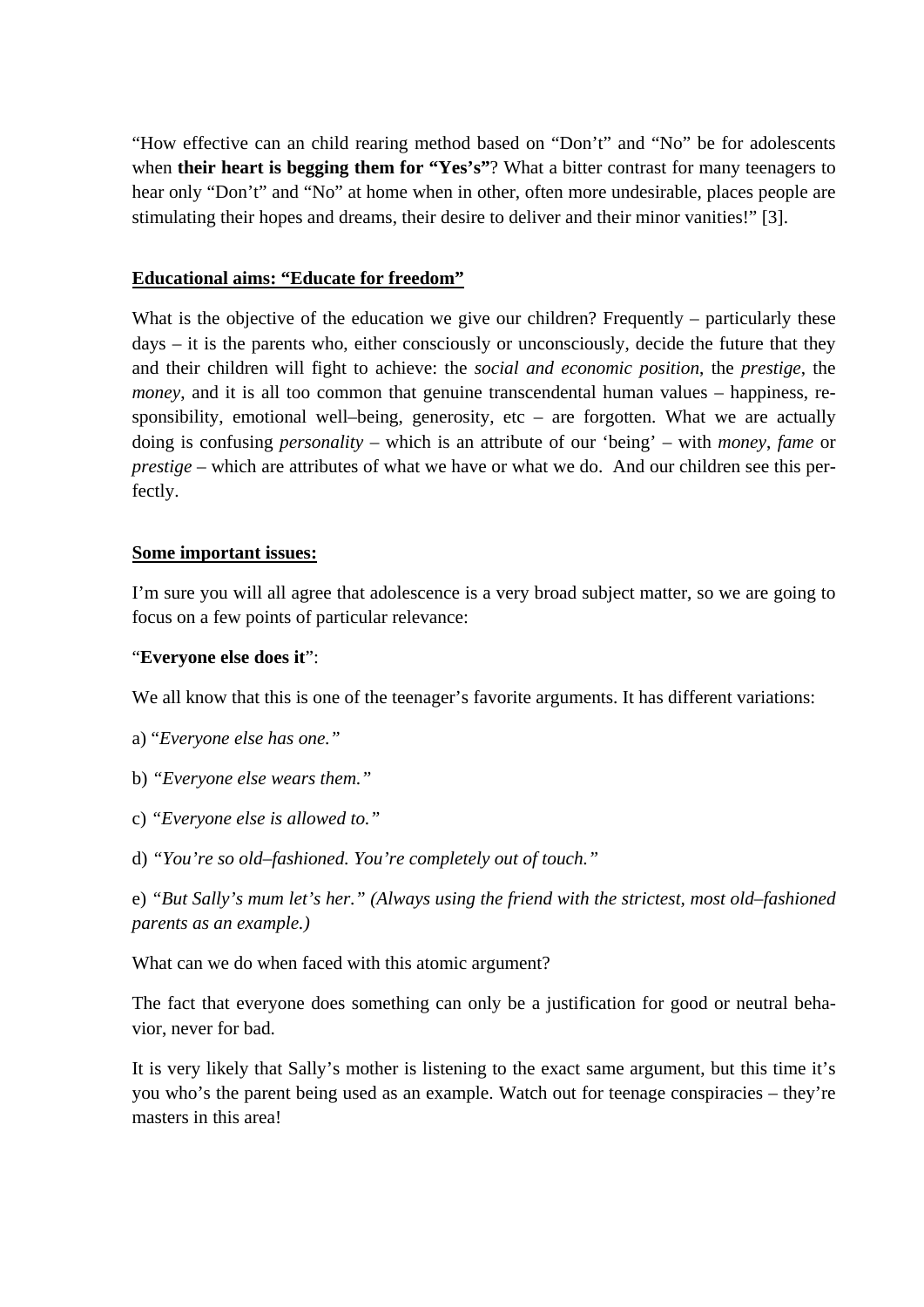It's important that from an early age children see that their parents don't do "what everyone else does" if those things are immoral or hurtful.

It helps our children a lot if we spend time with other families who don't do "what everyone else does," but instead do the same things as our own family; for example, attend church services, go on healthy excursions, see fun films, etc. In short, *instead of complaining about our environment, we need to create our own healthy environments.* 

#### **School performance.**

It's normal for adolescents to experience a decline in their performance at school: they are "invaded by idleness"; they are experiencing physical and physiological changes; their interests and goals are changing; and they are suffering excessive sentimentalism and fantasization, amongst other things. In other words, they're not just being lazy!

Faced with this decline, as parents, we have to help our children increase their motivation and commitment to study, encouraging curiosity and helping our children see that studying will help them to satisfy it. Parents should encourage their children to read from an early age and read along with them to explain what's happening when necessary. Above all, we have to **value the effort more than the result**.

If a child makes an effort, but gets bad results, the parents will have to help him or her improve their way of working, ensuring an appropriate environment for effective studying and offering them extra classes, if needed. However, it's important not to overwhelm them, and to surround them with the atmosphere of *sympathetic kindness* that we've been talking about.

In the same way, just because a child gets good results, it doesn't mean we can let our guard down. Some children get very good grades without making an effort and we should try to e

pand their fields of interest, but without stressing them out by pushing them to the limit. We don't want to run the risk of *burnout*.

Furthermore, as parents, we have to examine our own **motivations**:

Do we mainly work to make money?

Do we value work that makes more money over work that does something useful for others?

Do we habitually complain about our work: that it's dull, that we have too much, that we're not appreciated, etc?

Our attitudes and motivations have a big influence on our teenagers, who are our most ruthless critics.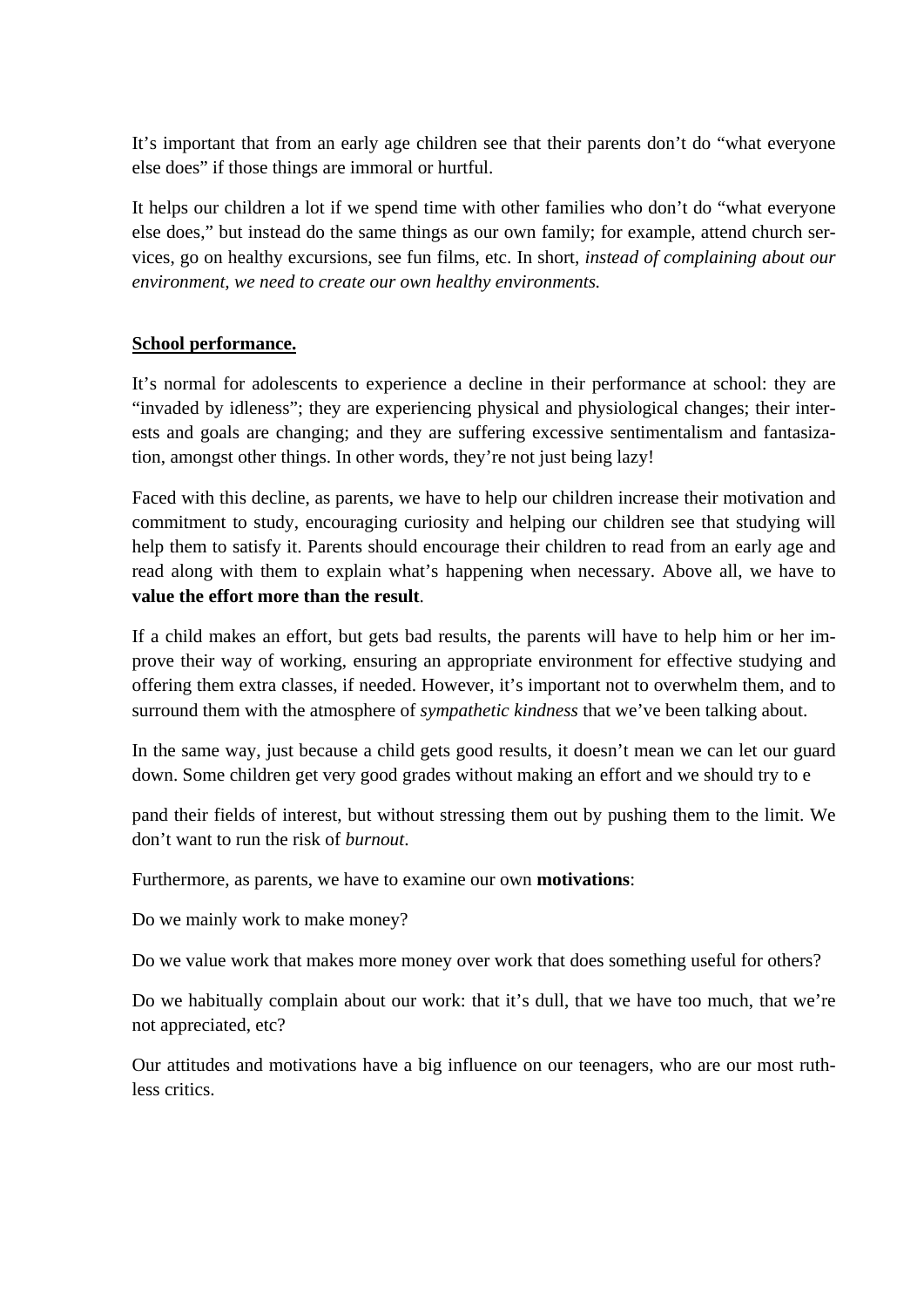In any case, a decline in school performance is normally a temporary situation. The habits and values acquired in the pre–adolescent period are of vital importance and will shine through sooner rather than later.

The study environment at home is very important: be careful to avoid distractions from television, radio, shouting, etc.

It's also essential to have close collaboration with our children's teachers and educators, especially as it is becoming increasingly common to find teachers and parents on opposite sides of the fence.

## **Our children's friends.**

This is another very important area which can be divided into two groups:

A) **Unsuitable friends**: First of all, it's important to carefully judge if the friend is suitable or not, always focusing on the child himself, not on his parents. We mustn't get carried away by our own prejudices, or our own self–respect. If we're sure that the friend isn't suitable, it's best not to attack the issue head on; it's more effective to use a circular maneuver, for example:

Ask your child some careful questions to help them start to question for themselves whether or not their friend is a good person.

Always using this same indirect method, help them start to see the negative side of the friend's behavior.

 As an *atomic bomb*, some people suggest inviting the friend to stay for a few days – either over the weekend or in the holidays. They are likely to quickly start to show their true colors and your child will see for themselves – or with the help of their brothers and sisters, particularly if they are also adolescents – what that person is really like.

B) **Suitable friends**: In the case of suitable friends, we should encourage our children to invite them over to our house and vice versa, allow them to attend educational, cultural and sporting events together, and make an effort to get to

know their parents and become friends with them. However, we should never directly show our interest in encouraging the friendship, as it could lead to the child breaking it off just to avoid doing what his parents want him to do.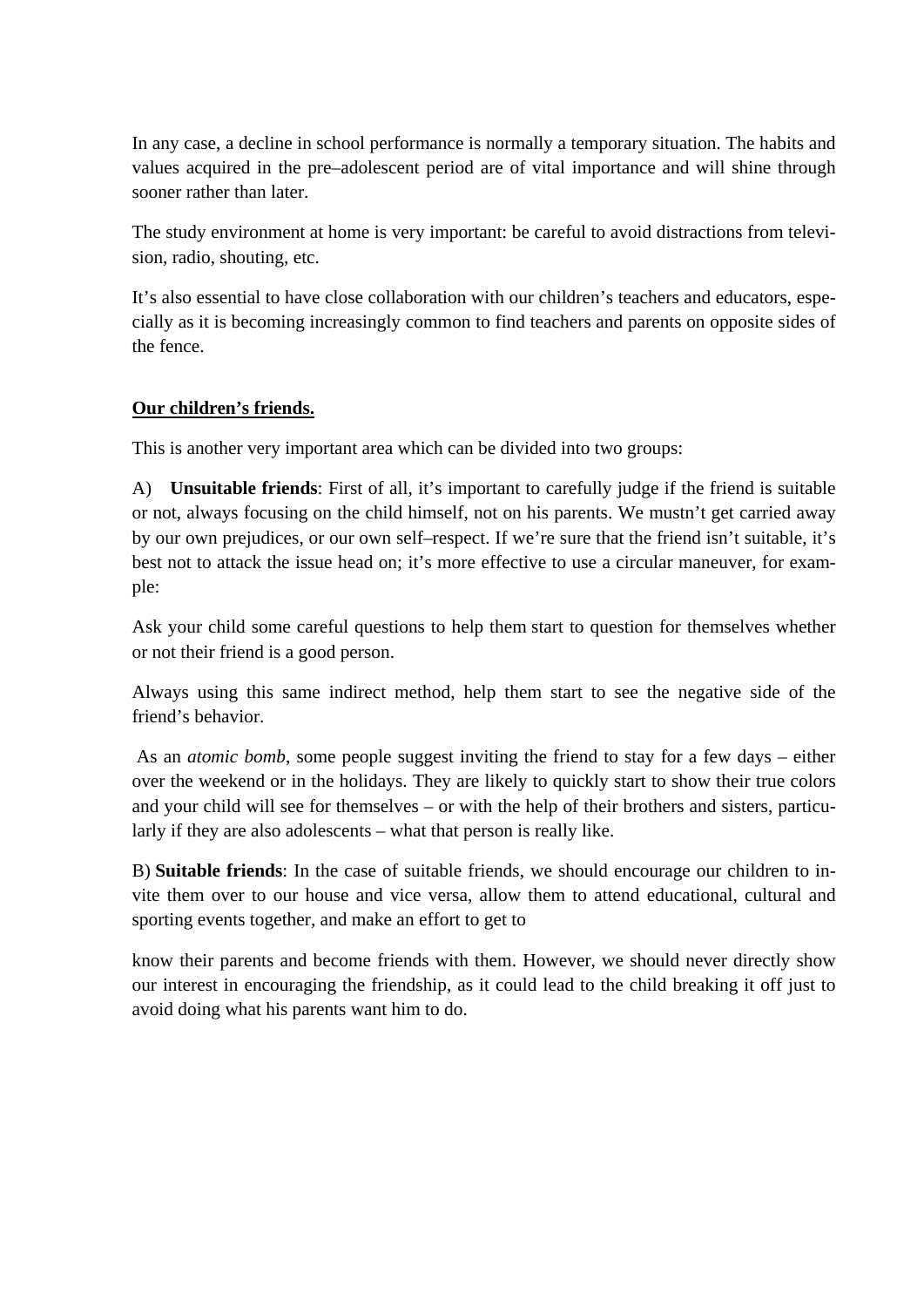## **The big secret: Parental Love**

Parental love which remains constant through all kinds of situations, big and small, leads to friendship with our children.

Being friends with our children means spending time with them. Some people claim that this should be "quality–time" because they don't have "quantity–time". Whilst they may have a point, I believe that it's enough just to have "time–time". And as time flies, each stage in our children's development goes by so quickly that it would be a shame to waste it.

#### **Some Specific Policy Recommendations**

Policies regarding adolescents have to respond to the main problems that affect them, going beyond the family sphere and into the social environment.

These problems include: drugs; alcohol; gambling; school failure; irresponsible sexual behavior; a lack of professional skills which allow the teenager to earn an honest living; a lack of appreciation of what we have when we have too much (a common problem in well–off societies); etc.

It's no good to have a policy that is solely negative, repressive or punitive. Or, at least, it's not enough. We need to have clearly positive policies that will serve to motivate our teenagers. Positive policies could include:

A sports policy which encourages and rewards sporting efforts and achievements. Sports men and women can easily become *idols* for young people and it's natural that they want to imitate them. A classic example is Rafael Nadal, a country–man of mine, who is currently the top tennis player worldwide, and who is able to overcome the many physical problems that affect him thanks to his effort and willpower.

A policy that encourages associations for young people – and the family in general – which organize excursions, competitions, clubs where young people can get together with the discreet supervision of adults, etc.

*Ad hoc* cultural policies, including, for example, one which promotes theater plays performed by and/or organized by young people; literary, poetry or music competitions; newspapers or magazines aimed at and edited by young people; etc.

Education policies aimed specifically at young people, offering them professional and/or university–level education and training.

Basic sex education policies which emphasize the potential negative consequences of irresponsible sexual behavior, respecting human dignity, the right to life and the legitimate rights of the parents, who are the primary and principal educators.